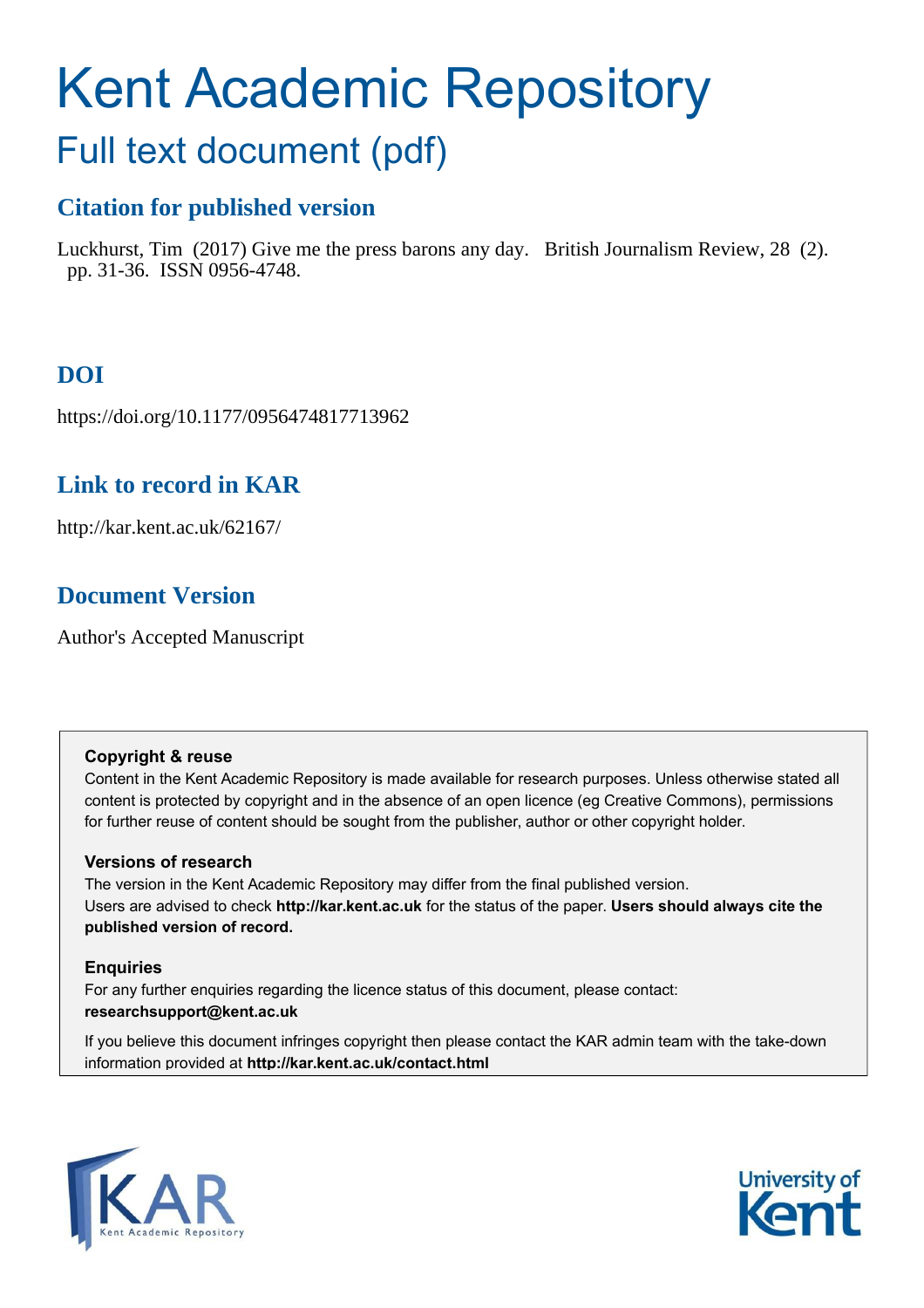# **Give me the press barons any day**

# **By Tim Luckhurst**

When Twitter was new and Snapchat hadn't been invented, optimism abounded concerning journalism's future in the internet age. Among the modish pearls of wisdom cast before us by seers were Stephen Moss and Loris Luyendijk's vision of a world of multiple online 'agoras' (an agora was a place for assembly and debate in ancient Greece); Seth Lewis, an American academic, imagined 'vast new opportunities for the formerly atomized audience to participate on their terms, connect and communicate horizontally with each other, and do so in a way that creates value through collective intelligence and contributions.'

Such good folk did not imagine torrents of banal selfies, cat videos and emojis. Their talk of 'citizen journalists' and the 'wisdom of crowds' revealed that their real ambition was for political and cultural transformation. They hoped the internet would liberate citizens to destroy big, professional media organisations. Messrs Murdoch, Rothermere, Lebedev and Barclay would fade away. In their place would come public-spirited, not-for-profit journalism that, somehow, would be sufficiently well funded to speak truth to power. Freed from the shackles imposed by editorial direction and professional ethics,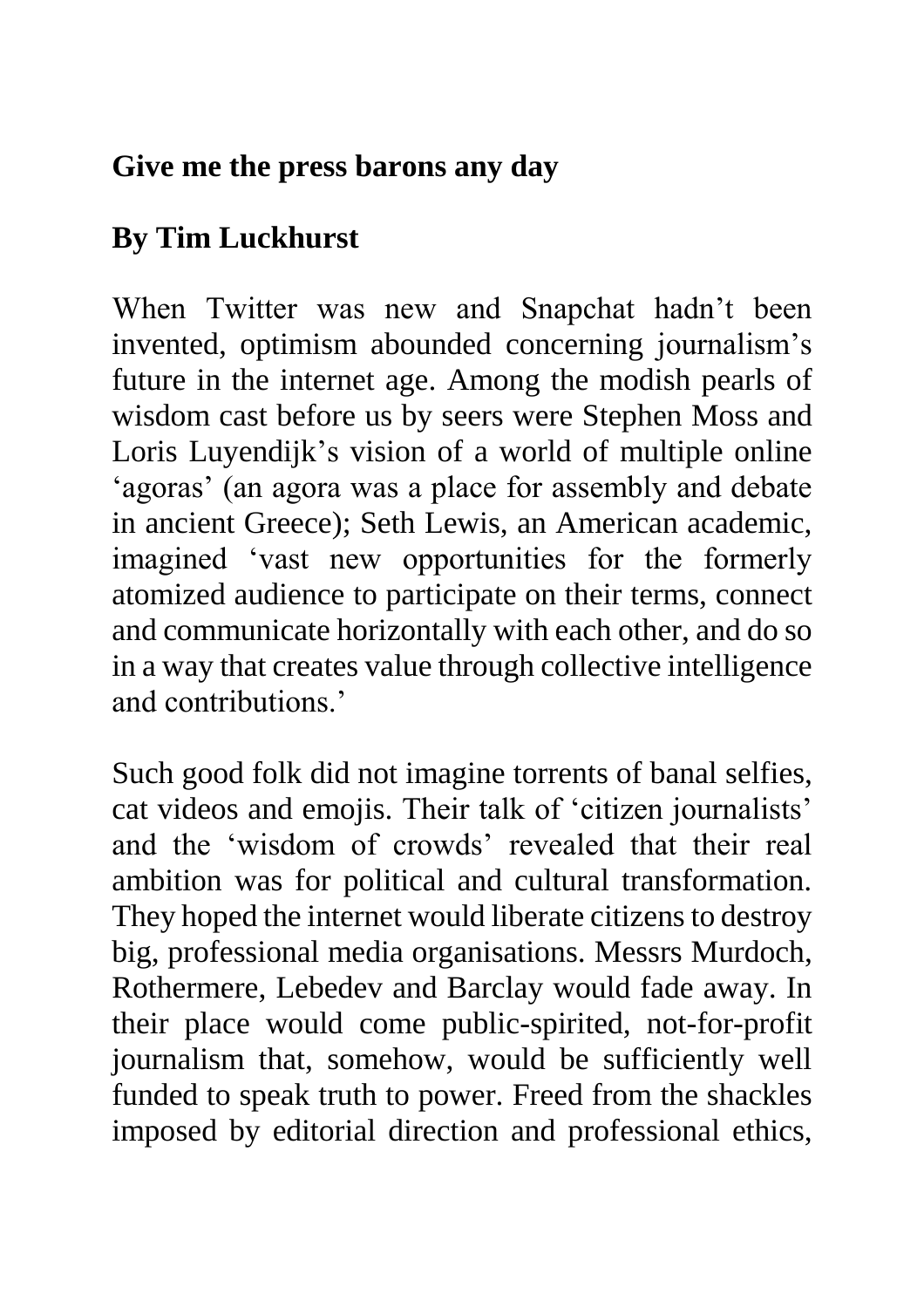amateur reporters would spontaneously combine to conjure a new world of impeccable virtue.

I feared it was nonsense before colossi such as Facebook demonstrated their reluctance to accept any responsibility for reporting the world accurately. Citizen journalism sounded as absurd as citizen dentistry. Who, I wondered, would attend courts or council meetings and provide accurate, balanced accounts free of charge? Who would travel to foreign wars at their own expense and offer calm, diligent eyewitness testimony? As for the 'wisdom of crowds', I was reminded of George Orwell's warning that 'political language is designed to make lies sound truthful and murder respectable, and to give an appearance of solidity to pure wind.'

And so it has proved. We know now that 'citizen journalists' who will work to a professional standard without demanding pay and expenses are as rare as J.K. Rowling's fantastic beasts; and, she has not provided a guide to finding them. A few ideological obsessives may attend council meetings to rant about those with whom they disagree. Zealous partisans will always provide selfserving propaganda from war zones. But diligent factbased reporting? Well, that requires dedication and skill. You may need shorthand too.

As the death of well-funded professional reporting begins to destroy the evidence base on which informed debate must depend, lies swarm in to replace it.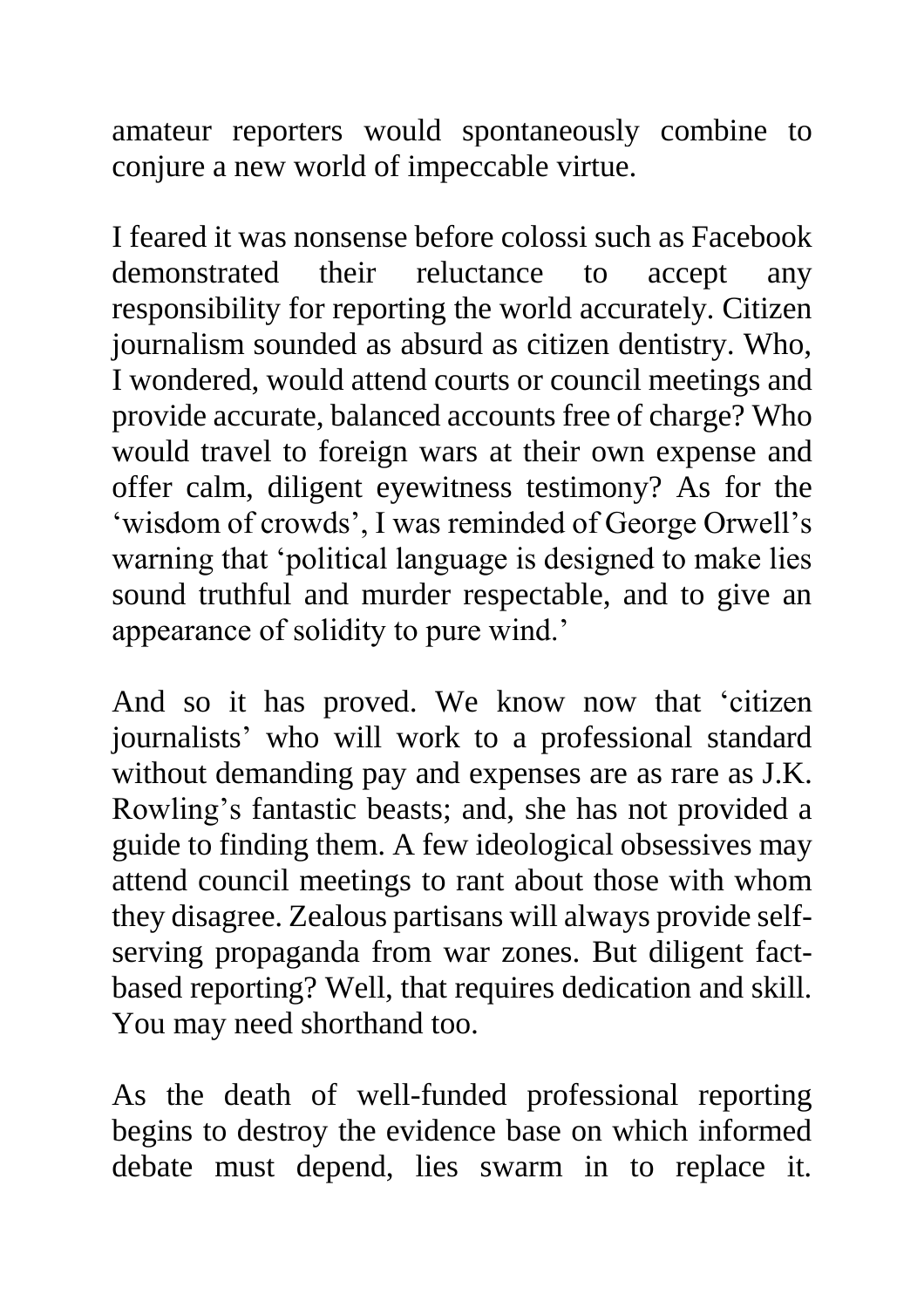Newspaper closures and reduced staffing in broadcast newsrooms do nothing to liberate us. On the contrary, they threaten our democracy by leaving us vulnerable to deliberate misinformation. Already, some local court cases and important political decisions are taken with no journalists present to report, challenge and inform. The delusion that such reporters have been replaced by volunteers does not survive the barest scrutiny.

My colleague Rob Bailey, Lecturer in Reporting at the University of Kent, explored the coverage of local politics by volunteers in his essay Citizen journalist or citizen agitator? Establishing Twitter in Medway's public sphere (Ethical Space, 2015). Through study of an experiment with a bloggers' bench to supplement professional news reporting, Rob showed that so-called 'citizen journalists' did not even think of themselves as reporters. They felt no compulsion to attend council meetings and, on the rare occasion when they did turn up, did not attempt a balanced account of proceedings. Citizens relying on their reports would have remained entirely ignorant about key decisions and important facts.

On a broader stage, we have seen the myth of citizen journalism collapse in chaos. American voters convinced by Donald Trump's adoption of a traditionally socialist critique of corporate media could not turn instead to honest, accurate amateur reporting. They listened only to the echo of like-minded prejudices on Twitter and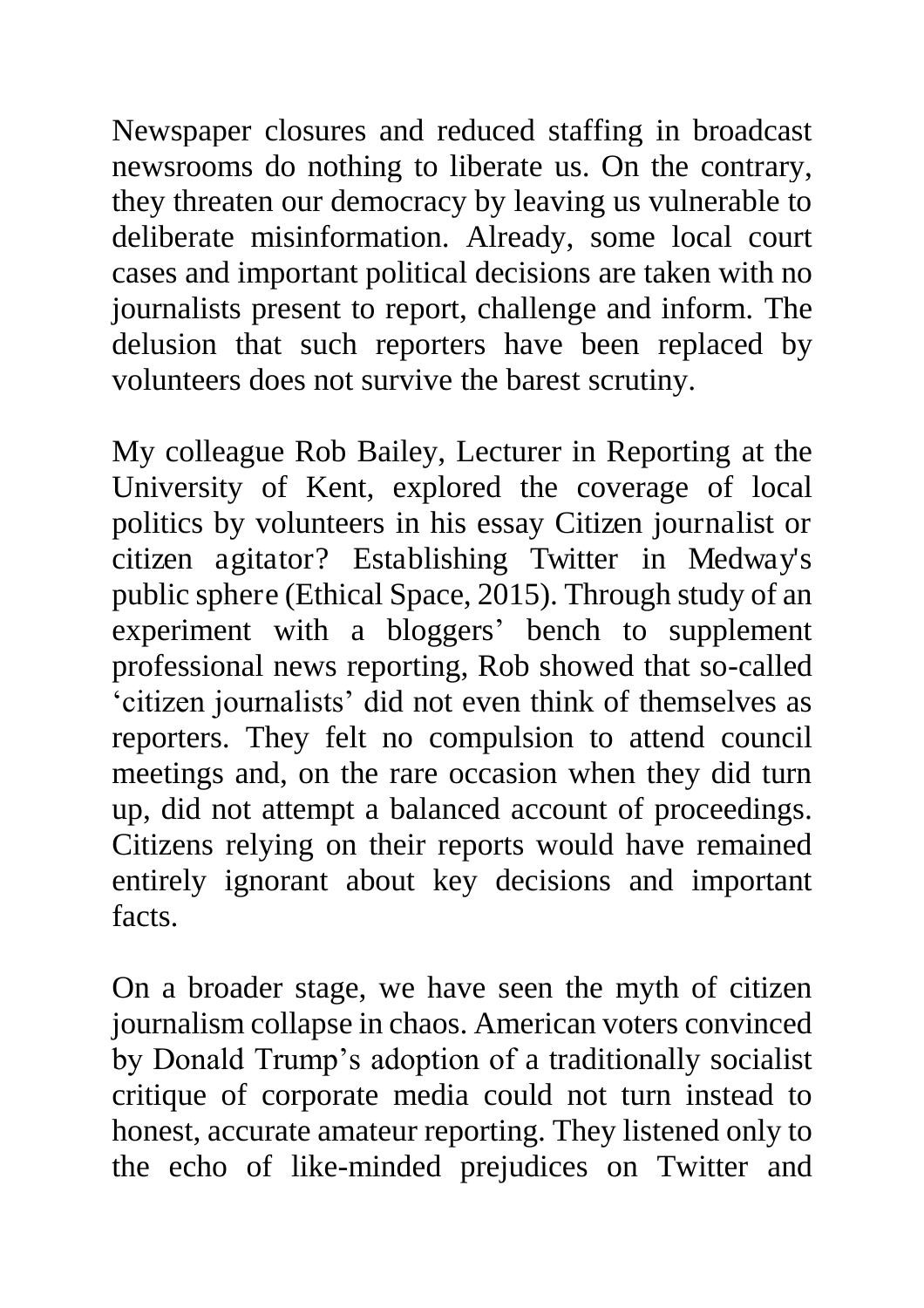Facebook. This suited Trump's reactionary agenda perfectly. The replacement of professional, capitalist media works equally well for Recep Tayyip Erdogan and Vladimir Putin. Granted, the Turkish President and his Russian counterpart reinforce their hostility to professional scrutiny with ruthless suppression of dissent, but Mr Trump has shown that such old-fashioned thuggery is unnecessary. In the social media age, a few choice insults directed at journalists during White House press conferences and rallies will suffice: there is no need to repeal the first amendment. His supporters will believe utter nonsense simply because their friends share it. They want it to be true.

A new generation of twenty-first century leaders demonstrates daily the ease with which big lies may flourish in the absence of independent editorial scrutiny. Some readers may share my concern that our Brexit referendum was conducted in a similarly distorted atmosphere. At very least we must question the assumption that crowds are automatically wise. They are equally prone to displaying what Tennyson called 'the red fool fury of the Seine': his description of mob violence in revolutionary France.

Note, please, that my criticism is not of technology. The internet is not intrinsically immoral. It can help journalists to do important, socially responsible work. My concern is that human reaction to its use as a medium for communication threatens vast damage to journalism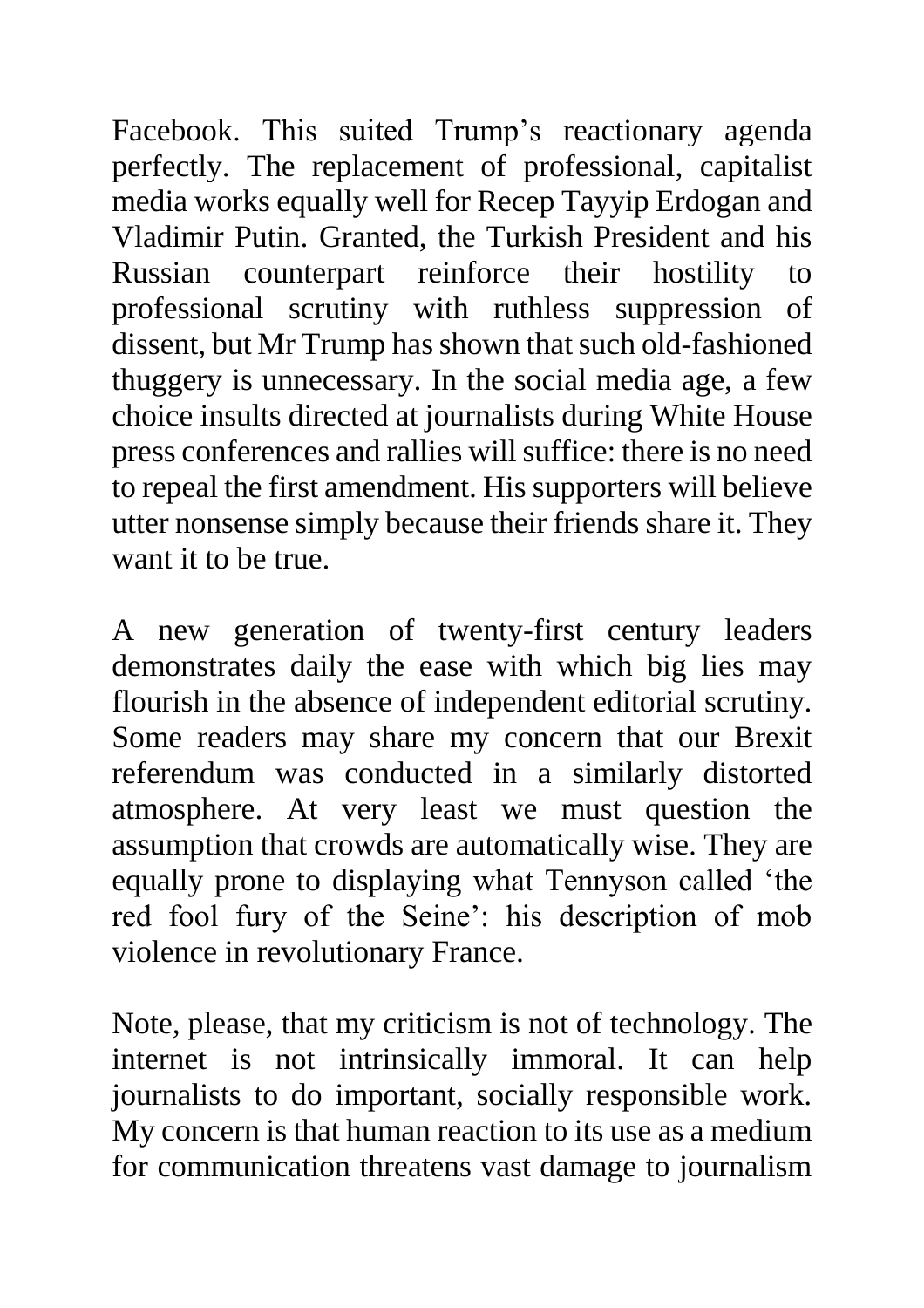as a profession. This in turn threatens to destroy many of the professionally edited, mass media outlets which, throughout the era of democracy, have provided citizens with the information they need to make informed choices. British voters have not experienced democracy without a plural and diverse professional media capable of playing the role of a fourth estate. Astonishingly, too many ostensibly well-intentioned opponents of everything Messrs Trump, Putin and Le Pen believe, appear to think they should.

Part of my concern about journalism's future has been aroused by my experience of the teaching of students at British universities. In recent decades, thousands of young people have been encouraged to believe that the internet will liberate them from the ideological bias of capitalist media companies. As early as the 1960s, their predecessors were taught a version of this theory which focused on media ownership and the alleged power of large-scale professional news organisations to promote the interests of the privileged at the expense of the majority.

Such ideologically predisposed teaching is not always balanced by a competing account of professional journalism. It should be accompanied by explanation of the liberal belief that a diverse range of privately-owned news organisations operating in a free market will produce a rich supply of high-quality reporting. The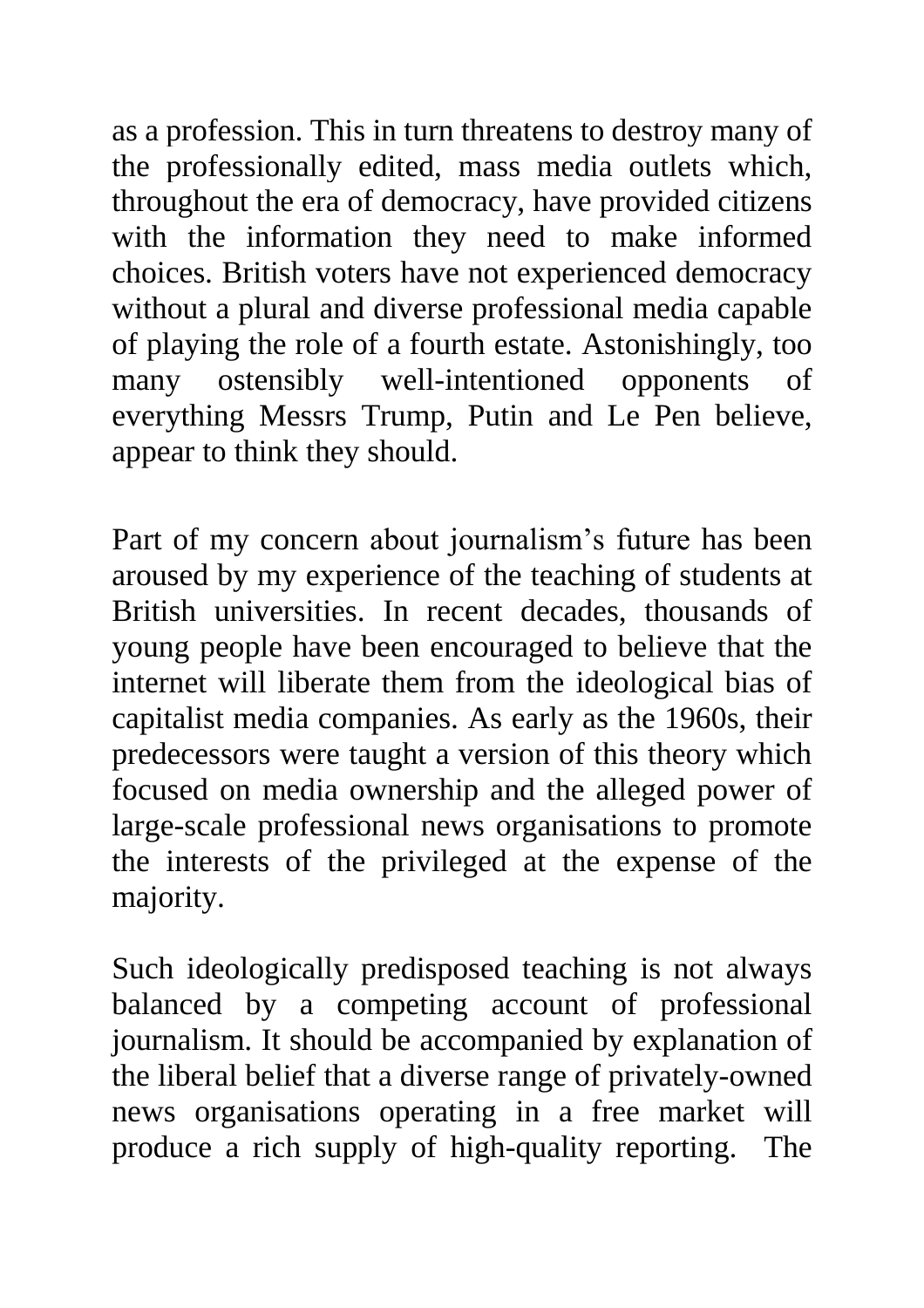history of British democracy suggests that such reporting has helped Britons to hold power to account throughout the era of universal suffrage. Where it was offered, the radical critique was often ahistorical. In the age of social media, it has become preposterous.

To assert that any newspaper proprietor could irreversibly distort the news agenda is always hyperbolic. In a market in which the Daily Telegraph has rarely agreed with The Guardian or the Daily Mail with the Daily Mirror, the sentient reader has long been free to find an alternative account. And British broadcasters have been ideologically neutral for almost as long as our newspapers have been ideologically committed. To find facts, a reader who suspects their newspaper of bias need only check its account against those offered by the BBC, Sky News or ITN. My own research suggests that British citizens knew their newspapers were partisan long before media studies was invented. They knew how to compare versions of stories. They understood that broadcasters would give them bare facts while newspapers would offer an interpretation.

My certainty that readers are less gullible than radical critiques of the mainstream media allow has grown stronger throughout my second career as an academic. My respect for professional reporters has grown too. Unfortunately, consumption of professional reporting has fallen off a cliff. Before the Second World War, virtually every British family took one of the popular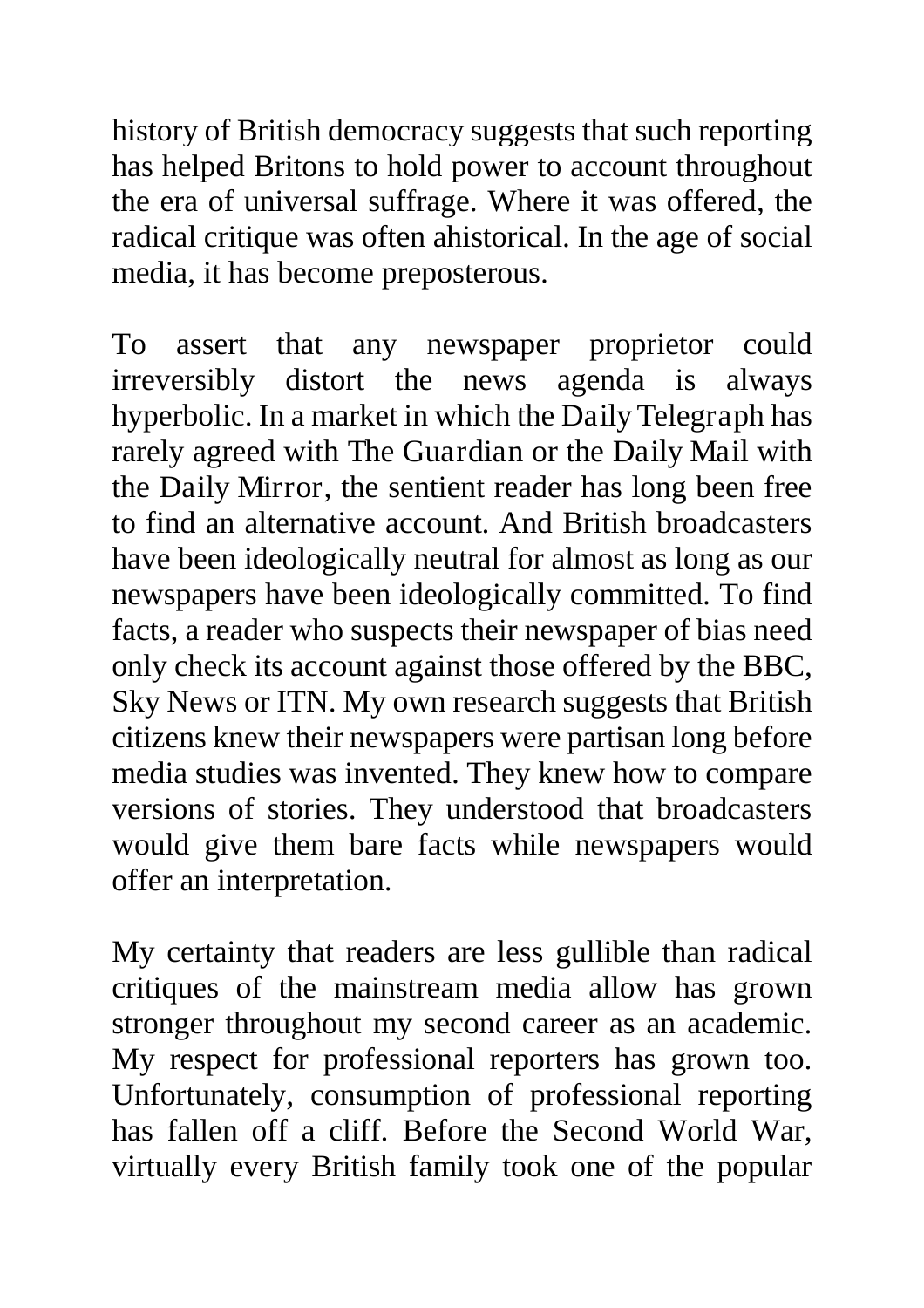national dailies and broadsheet sales were buoyant. Circulations continued to rise during the war and did not peak until the 1950s. Throughout the last century, journalists consistently informed their readers, challenged authority and tested the grounds for consensus. Crimes such as phone hacking and invasion of privacy are grave exceptions, not every day fare.

But our modern world is complex to an unprecedented extent and dangerously unstable. More than ever, citizens now need ethical professional journalists to provide an explanatory narrative and expose wrongdoing. Instead they have vast social media companies which, in the wise words of Emily Bell of Columbia University, have 'swallowed journalism', and put 'the future of our publishing ecosystem into the hands of a few, who now control the destiny of many.' And for the avoidance of doubt, Professor Bell is not referring to Paul Dacre or Rupert Murdoch. She is talking about companies such as Facebook, Google and Twitter. These pose a truly existential threat to journalism and its ability to serve democracy in a way private media owners do not and never could.

Granted, we still have professional news organisations. But the print editions of our great newspapers have suffered precipitate circulation declines. At the same time, the advertising revenue they hoped to acquire through the launch of online editions is being stolen ruthlessly by social media giants. These behemoths,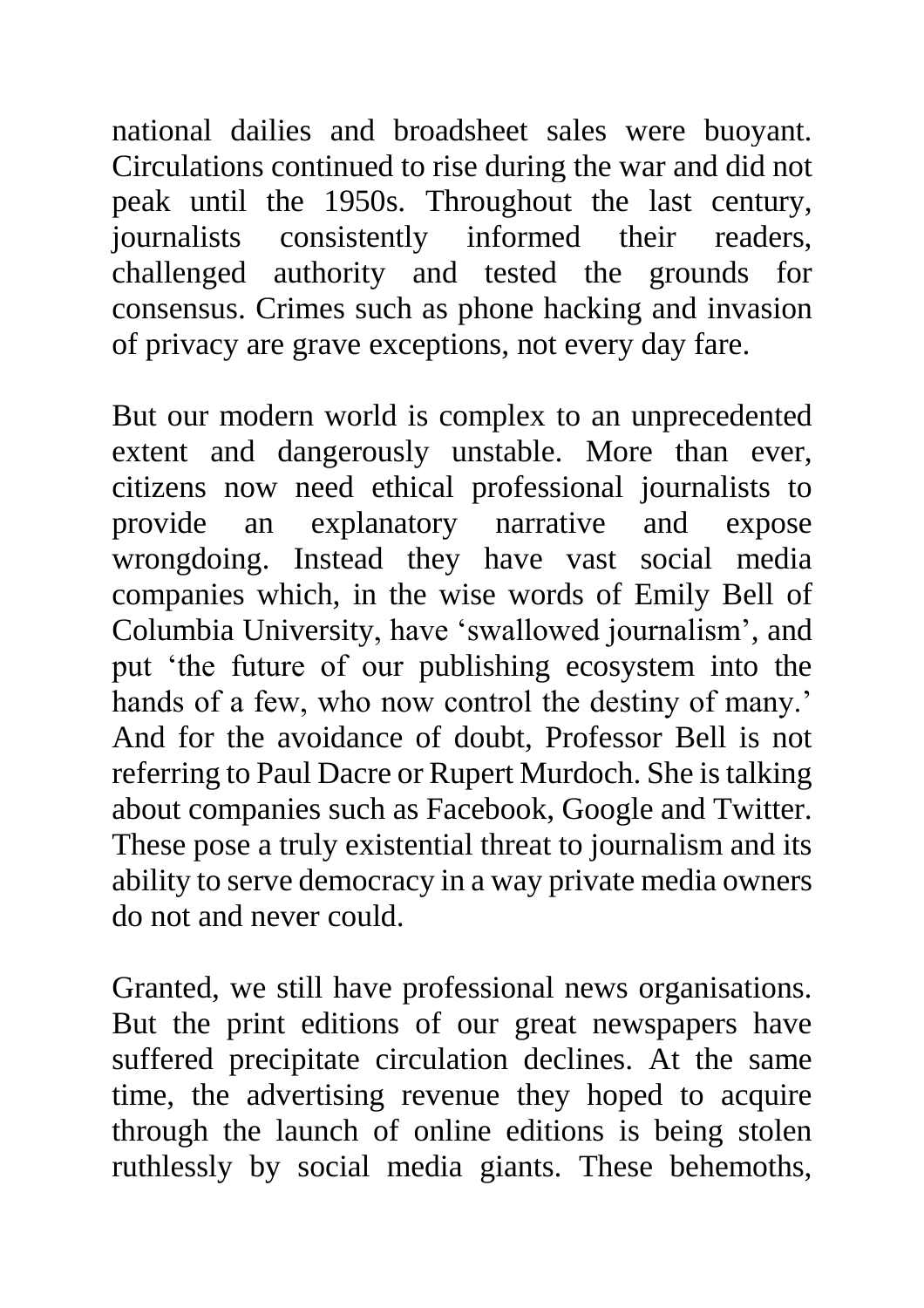which profit greatly by linking to the work of professional journalists, are ruthlessly undermining the economics of professional journalism while blithely claiming to enhance our access to it. Rather than encouraging users to think about public affairs, they facilitate an entirely solipsistic lifestyle.

This, not the unreal and outdated agenda raised by the Leveson Inquiry and Hacked Off, is the real crisis facing journalism. It has surfaced in the surge of noise and fury surrounding fake news. But old delusions die hard. There has been too little effort to understand why deliberate falsehoods now pose such a grave threat to electoral processes and democratic institutions.

Fake news is not new. The Zinoviev Letter which was splashed across the front page of the Daily Mail on 25 October 1924 was a classic example published sixty years before anyone had heard of the internet. Forged, probably by British intelligence officers, it was leaked to the Conservative Party. It purported to prove that the Labour Party was subject to direct control by the USSR and under orders to provoke a bloody civil war. Four days later, Labour lost the general election by a landslide. The Hitler Dairies, published by the Sunday Times in 1983, were an even more elaborate forgery.

Such fakery has always had the potential to deceive journalists, but it used to take immense efforts and it could only mislead readers if it also fooled an editor and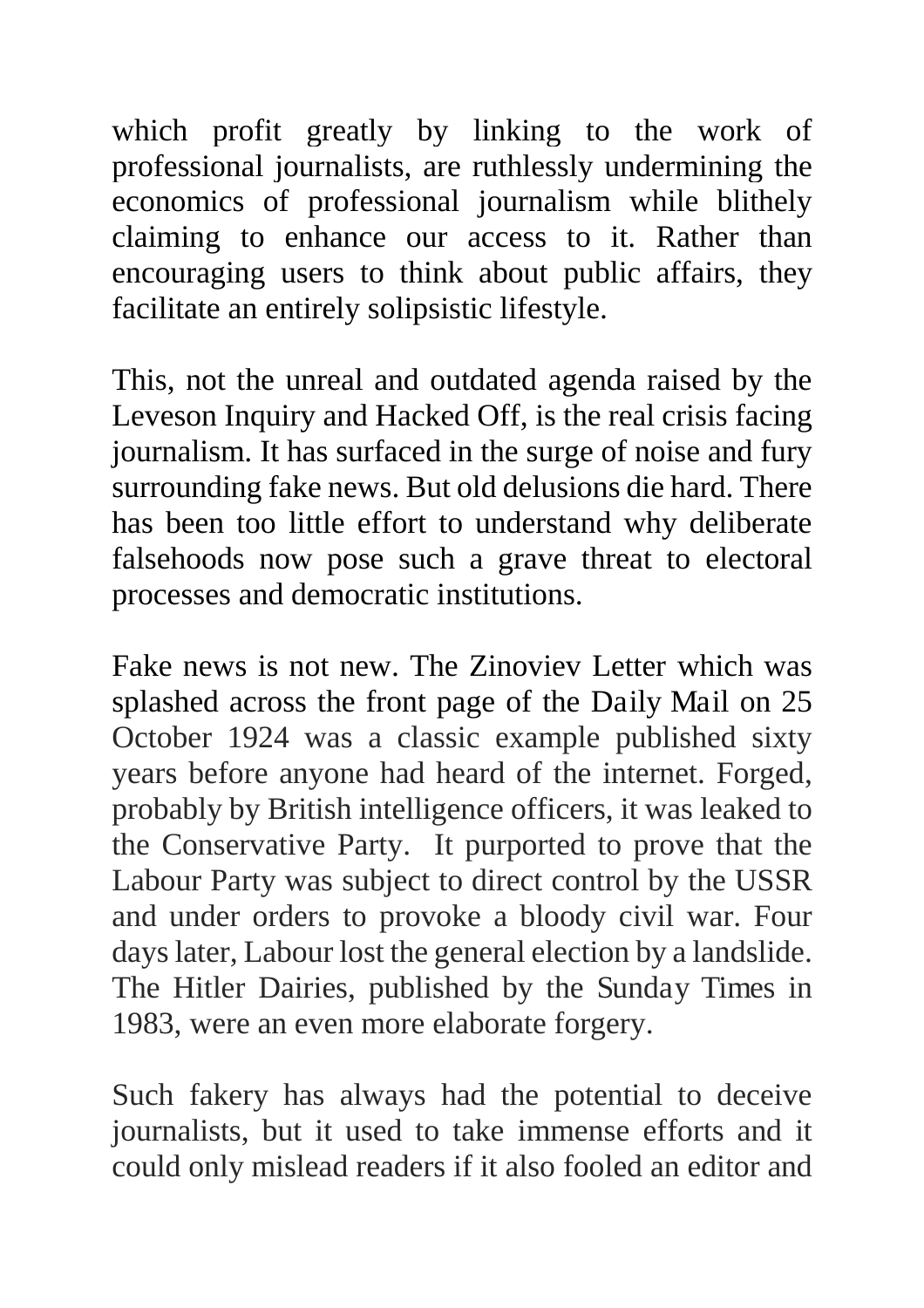a proprietor. Today, less elaborate inventions calculated to serve dishonest purposes whether political or commercial can reach the citizen unmediated. And, because so few citizens read newspapers or consume factual news in any form, they have an increased chance of succeeding.

What can be done? Telling social media users that they are idiots to mistake the freedom to bleat in an echo chamber for the ability to hold power to account is not enough. And, while serious criticism of the social media giants' irresponsible attitude towards journalism and freedom of speech is necessary, it is not sufficient. Democratic governments must work together to devise means by which these companies can be regulated in the public interest. If broadcasting, unlike newspapers, can sensibly be regulated in a democracy, the same logic must apply to the dominant forces in social media.

Beyond these steps, a plea to my colleagues in British universities. Our students deserve to understand the ways in which bad journalism can harm blameless individuals and corrupt public debate. They urgently need to understand the many ways in which journalism has served the public interest and continues to serve it. The time has come to celebrate professional journalism's achievements and to acknowledge the commitment and expertise of privately-owned media companies. We must recognise that there is no plausible alternative to well-funded professional reporting. To rely on